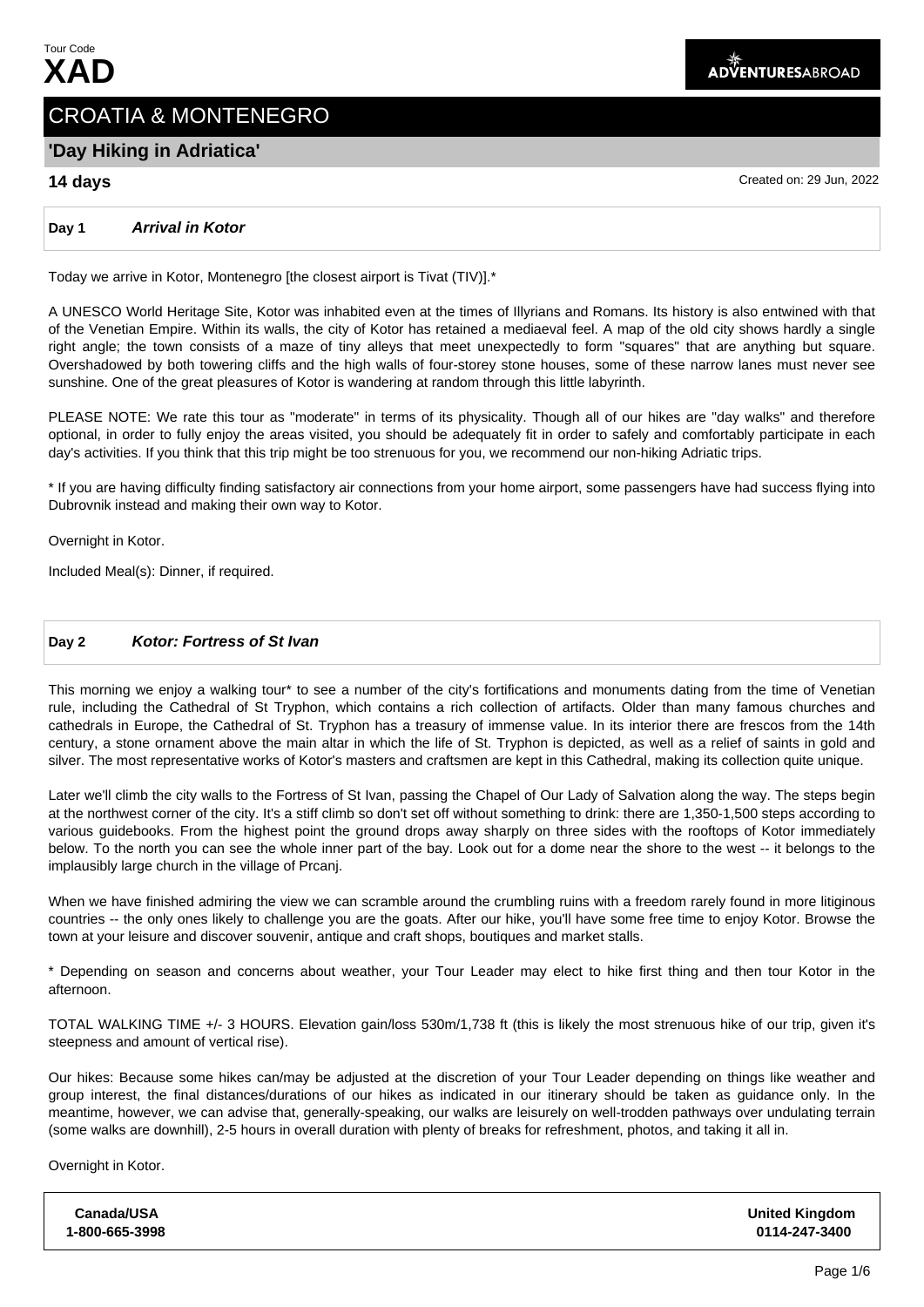Included Meal(s): Breakfast and Dinner

#### **Day 3 Kotor - Perast, Montenegro - Dubrovnik, Croatia**

Our journey to Croatia travels via Boka Kotorska, the only fjord in the Mediterranean, a bay of 32 km / 20 miles cut deep into the stone of the Orjen and Lovcen mountains. We will drive along the coast to the town of Perast where we take a small boat to Perast's most famous site, Gospa od Skrpjela (Our Lady of the Rock), a picturesque chapel built on the only artificially built island in the Adriatic. The island was built upon a rock after two Venetian sailors from Perast miraculously found a picture of the Virgin Mary on it in 1452.

We continue to Dubrovnik, or ancient Ragusa, whose story begins in the 7th century when it was under the protection of the Byzantine Empire. In the 12th century, Ragusa, formerly an island, merged with mainland settlements and the channel between was filled in with carted-in material. Today this area is the main street of the old city named the Placa or Stradun. After shaking off the yoke of Venice in 1385, Ragusa became an independent republic. It remained one of the most powerful maritime powers in the Mediterranean for over four centuries (until 1808). Ragusa was the link between the Mediterranean and the Balkans and hence developed into an important centre of trade and shipping. Dairy products, wax, honey, timber, coals, salt, silver, lead, copper, wine, oil, fish and slaves were all traded. During the "Golden Age" of Ragusa in the 16th century, she had the 3rd largest merchant fleet in the world and consulates in over 50 countries. After changing hands a number of times, the city was finally ceded to Croatia (former Yugoslavia) and in 1918 the Slavic name of Dubrovnik was officially adopted.

On arrival we'll walk the walls of Dubrovnik, considered by many to be a highlight of our visit. The total circuit is nearly 2km / 1.25 mi, and from the bastions you will have magnificent views of the city's monuments, including the Minceta Tower, Revelin Tower, and the mighty fortress of St. Lawrence, with walls 12m / 40 feet thick!

Overnight in Dubrovnik.

Included Meal(s): Breakfast and Dinner

#### **Day 4 Dubrovnik: City Tour**

This morning features a walking tour of Dubrovnik's historic center. Dubrovnik has been called "Croatian Athens" and the "Pearl of the Mediterranean" for its astounding beauty, sophisticated history and culture, and prosperity.

Over the course of its tumultuous history, the city had to be extensively reconstructed; the earthquake of 1667 destroyed much of the city; and in recent memory, the town was bombarded by over 2,000 shells in 1991-92. After great international efforts, the city has been restored to its former glory, with its towering fortifications, magnificent medieval architecture, red tiled roofs, winding paved streets and picturesque harbours.

The afternoon is yours for independent exploration.

Overnight in Dubrovnik.

Included Meal(s): Breakfast and Dinner

#### **Day 5 Dubrovnik - Ston - Korcula**

Today we travel by bus and ferry to the breathtaking island of Korcula. En route we stop at the Peljesac Peninsula where we can walk the city walls of the town of Ston and pause for lunch (the area is known for its wines and oysters!). Ston was a major fort of the Ragusan Republic whose defensive walls were regarded as a notable feat of medieval architecture. The town's inner wall measures 890 metres in length, while the Great Wall outside the town has a circumference of 5 km.

We continue to Korcula. Situated on a small peninsula, the cluster of brilliant red tiled roofs perch above the aquamarine harbour

| Canada/USA     | <b>United Kingdom</b> |
|----------------|-----------------------|
| 1-800-665-3998 | 0114-247-3400         |
|                |                       |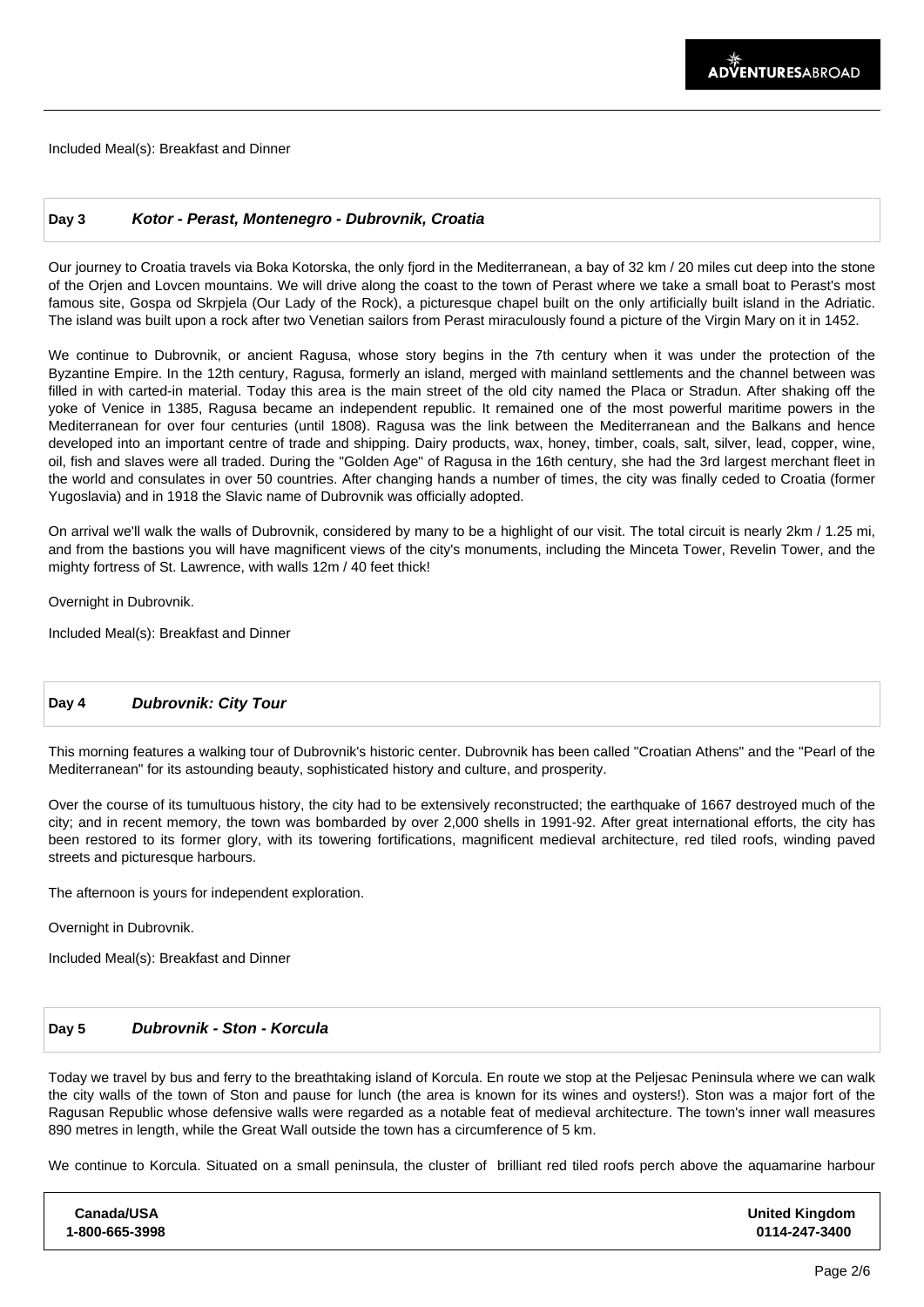waters, clear to a depth of 21m! Korcula was settled by the Greeks who called the island "Korkyra Melaina", or "Black Corfu" because of the dark appearance of its densely wooded forests. Today the island is covered with olive groves and vineyards; cereals, carob, citrus and vegetables are all grown on this island, as well as an array of wild herbs. The island is also proud of its heritage: it is the home of traditional shipbuilding and stone masonry, and also the center of Croatian folk traditions of costume and dance.

Later this afternoon we will have a walking tour of the old town. The street plan of the town is unique and often compared to a fishbone pattern: the north-south streets allowed the defenders of the town to reach the walls and towers, and the east-west lanes were designed to capture the pleasant maestral winds and minimize the force of the cold "bora." The Venetian Cathedral of St. Mark is an architectural delight, squeezed into a small square. Tucked into a narrow lane nearby is the small house where it is believed Marco Polo was born. We will also visit the Treasury and Town Museum with fascinating exhibitions of Korcula's history and traditions, from prehistoric times to the present.

Overnight in Korcula.

Included Meal(s): Breakfast and Dinner

#### **Day 6 Korcula: 'Napoleon's Road'**

Today we begin our walk along 'Napoleon's Road' to Pupnat, stopping for a traditional Dalmatian lunch at a small local restaurant en route (included today).

Pupnat is a village in the interior eastern part of the island of Korcula, located on the regional road running along the island. The population of Pupnat is about 500 making this the smallest village on the island. The name Pupnat, according to some interpreters, derives from "pampinata," which means vine leaves. The Illyrian lived around Pupnat, in the area of Mocila, where remains of Illyrian graves were found. The location of the village was chosen by its settlers, in the hilly part of the island so as to be invisible from the sea and passing pirates.

Our route passes small farms and vineyards surrounded by countless miles of dry stone walls and dotted with kucice -- traditional dry stone huts used for housing livestock. The prehistoric life that existed in the area was found in Jakasove Spila (cave). Zrnovo has numerous small churches that one can see walking along the road.

We transfer by road back to Korcula. Balance of the day at leisure in Korcula (dinner on your own this evening).

TOTAL WALKING TIME +/- 4 hrs; elevation variation +/- 100m / 330 ft.

Overnight in Korcula.

Included Meal(s): Breakfast and Lunch

#### **Day 7 Korcula - Hvar: Walking Tour**

Today we travel by ferry to Hvar, "Queen of the Dalmatian Islands," considered one of the ten most beautiful islands in the world.

The island of Hvar receives 2,724 hours of sunshine per year, more than anywhere else in Croatia, and is thus called the "Island of the Sun". Greeks from Paros first settled on the island in the 4th century BC in Pharos, the modern town of Stari Grad. In the 13th century, the capital of the island was transferred to the town of Hvar (a mutation of Pharos in Slavic) and prospered during the 3.5 centuries of Venetian rule. This picturesque town and marina is alive with the constant hum of activity.

This morning we have a walking tour through narrow streets to the 15th century Franciscan Monastery where we visit the Renaissance cloister, the old rectory that today houses a collection of lace, manuscripts and books; and the church with its remarkable collection of paintings. We visit St Stephen's Cathedral, and see the Arsenal (closed for refurbishment), a thick walled fortress overlooking the harbour.

For those interested, there is an excellent walk up to the Venetian castle above town.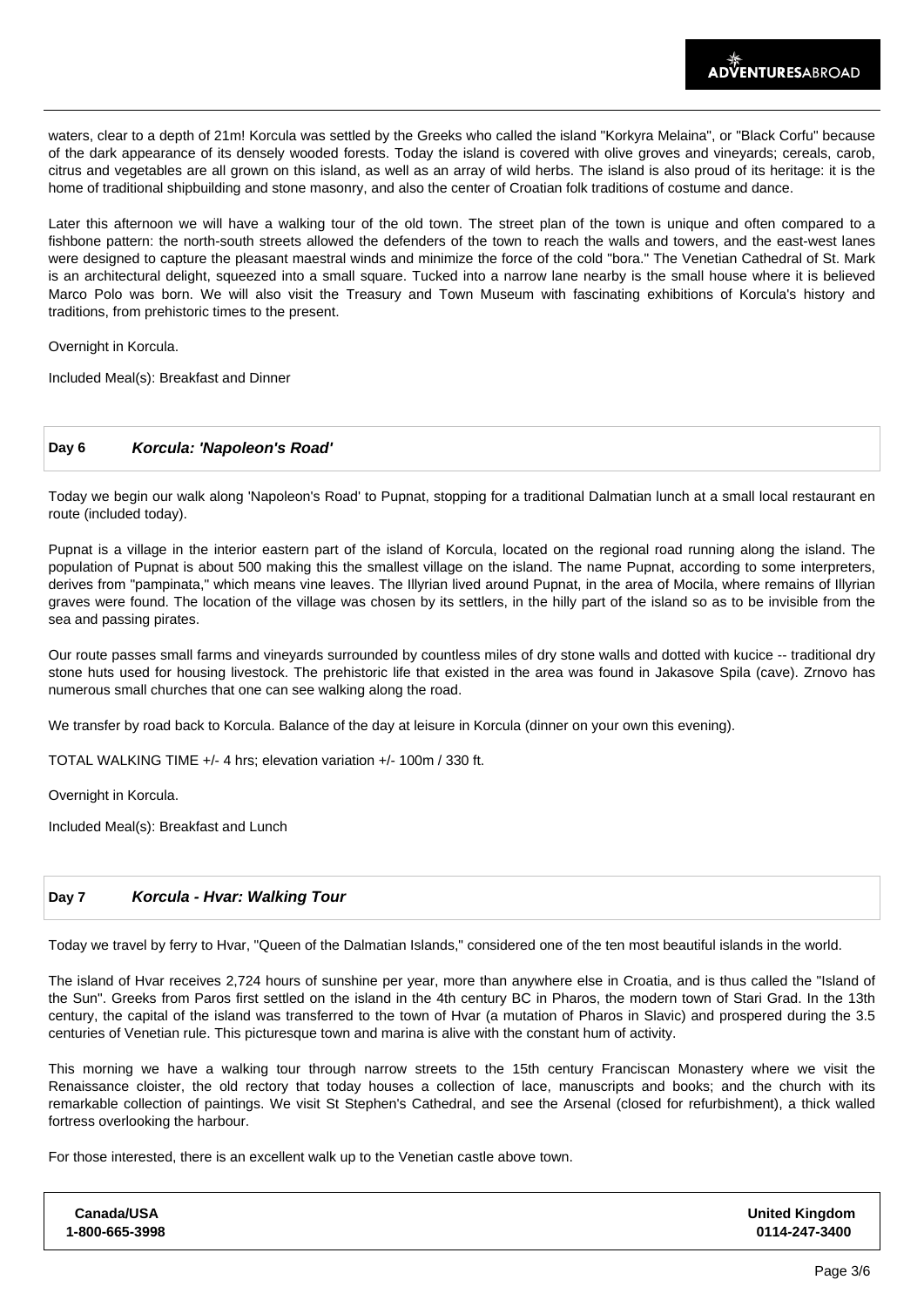Overnight in Hvar.

Included Meal(s): Breakfast and Dinner

#### **Day 8 Hvar & Sveta Nedelja Hike**

This morning we drive to the village of Sveta Nedelja where we begin our uphill hike.\* We then walk to the highest part of the island; you will enjoy beautiful scenery, a cave with a monastery, views of beautiful beaches, and vineyards. From the top, we'll hike down to a village where we are met by jeeps and transferred back to Hvar with time at leisure to enjoy this charming town.

Hvar is a high east-west ridge of Mesozoic limestone and dolomite, which was part of the mainland until approximately 11,000 years ago. Around that time, sea levels rose, filling the valleys that are now the channels between the islands. Hvar has a typical karst landscape, which means limited or no surface water, despite adequate rainfall, which disappears quickly into crevices in the ground. Farming in such areas requires careful conservation of water, and protection of the soil against erosion. The water cisterns in the fields, and the dry-stone walls, especially terracing on the slopes are necessary for the continued success of agriculture on the island. The island has a typical Mediterranean vegetation, mostly bare with woody scrub at higher, steeper elevations, turning to pine forests on the lower slopes.

\* We choose to walk uphill as past travellers and guides noted that we are less likely to slip on loose material than if we descended.

TOTAL WALKING TIME +/- 3 HOURS, 6 km / 3.73 miles. Elevation gain 550 m / 1,804 ft.

Overnight in Hvar.

Included Meal(s): Breakfast and Dinner

#### **Day 9 Hvar - Brac Island & Hermitage of Blaca**

This morning we will take an early ferry to the town of Bol on nearby Brac Island, the highest and third largest island in the Adriatic. Today's excursion takes us on a relaxing and panoramic boat ride along the coast of Brac to a hiking trail that leads us up to the intriguing Hermitage of Blaca, now a museum. Departing from Bol, our boat will pass Croatia's most famous beach, the Golden Horn, before continuing past pine forests, olive groves and coastal vineyards to the trailhead in Blaca Bay.

The reward for our 45 minute uphill climb is a visit to the dramatically situated Hermitage of Blaca, whose stone structures cling to cliff overlooking a dry ravine. The hermitage was established in the 16th century by monks from the mainland town of Polijice who sought refugee from invading Turks. Originally situated in a cave, the hermitage was built up over the centuries to include a church, school, astronomical observatory and library. Today the museum houses a unique collection of ancient books, clocks, astronomical instruments and artifacts from the life of the last monk to inhabit Blaca, Niko Milicevic.

After a tour of the hermitage we return to our boat in travel back to Bol, where you have the remainder of the afternoon to explore the town of Bol or swim at the Gold Horn.

 TOTAL WALKING TIME +/- 2 hrs; elevation variation +/- 250m / 820 ft

 Overnight on Brac.

**Canada/USA 1-800-665-3998**

Included Meal(s): Breakfast and Dinner

#### **Day 10 Brac: Island Tour - Split**

After breakfast we'll explore Brac with its stone landscapes, olive groves, and sheep dotting the hillsides. Our bus tour starts begins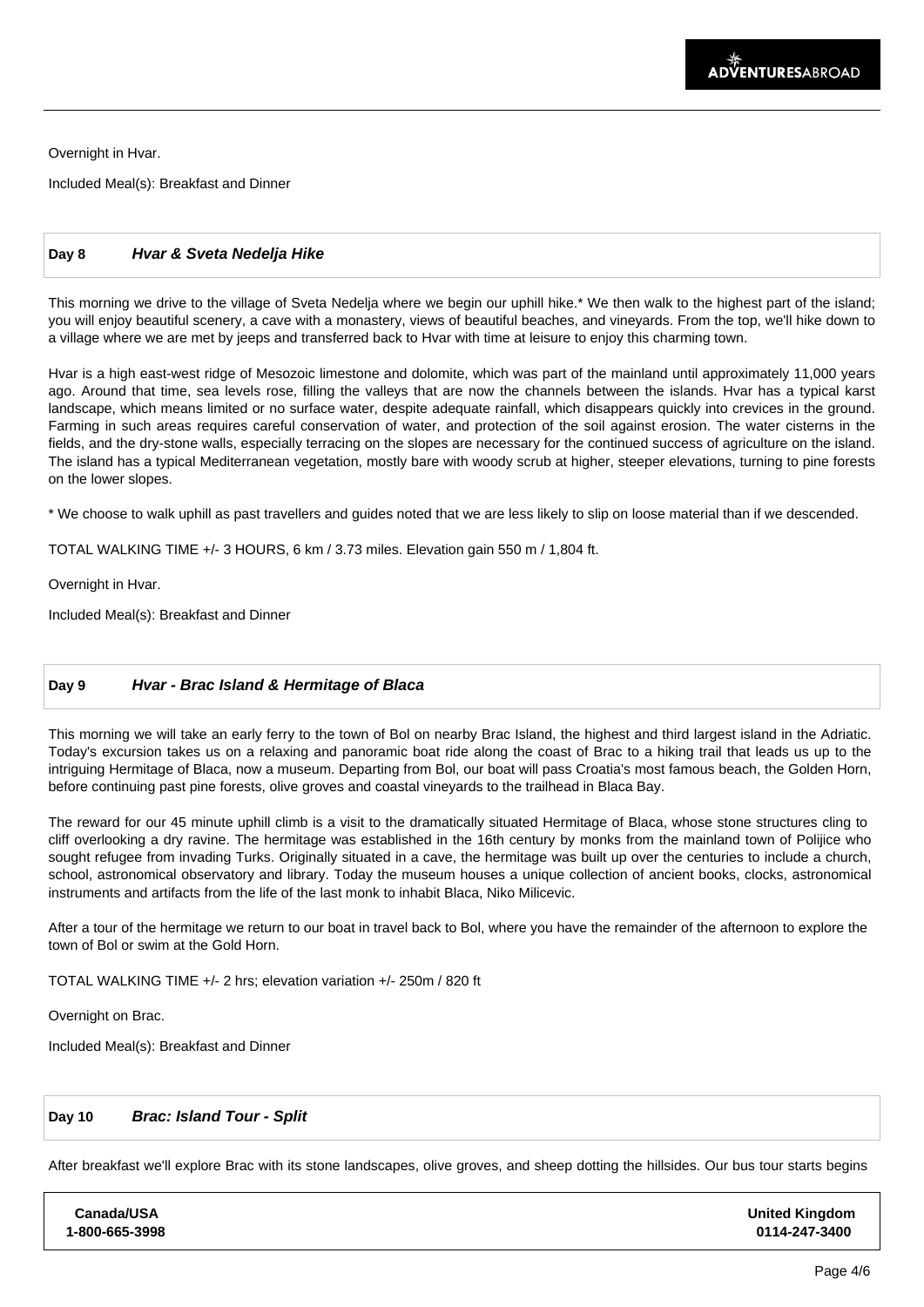with a long but gradual climb to the ridge of the island, across Brac to the village of Pucisca, home to a famous marble quarry. Stone from Brac has been used in the a number of famous buildings, including Diocletian's Palace, the parliament buildings of Vienna and Budpest and the Canadian WWI memorial at Vimy Ridg

 Our next stop will take us to Vidova Gora (778m / 2,567 ft), the highest point on the island offering spectacular views. We continue to Supetar, where we will stop for lunch before boarding a ferry for Split, located on the mainland.

This afternoon we tour Split (ancient Spalato), the second largest city of Croatia. The historic city center actually lies in the walls of the enormous retirement Palace of the Roman Emperor Diocletian, built between 295-305 AD. The palace served as a palace, military fortress, and later, a fortified town. The city is enclosed by huge walls, pierced by 4 main gates, one on each side of the rectangular plan.

Enjoy the rest of the day exploring the streets of the former imperial city.

Overnight in Split.

Included Meal(s): Breakfast and Dinner

#### **Day 11 Split - Paklenica National Park - Plitvice**

Today we travel to Plitvice via Paklenica National Park where we enjoy a hike. The park is situated south of the Velebit range of mountains (the largest in Croatia) and covers an area of just under 100 square km, with a mixture of high peaks with stunning views, deep gorges and beech and pine forests. We take the track leading from Velika Paklenica Canyon to the Mountain Hut. The track has 10 educational boards providing information on the natural features of the park and cultural features of the area.

The first part of our hike is a steep incline for about 15 minutes; after that the grade is gradual uphill.

Our final destination is Plitvice, where 16 lakes, each at a different level, join each other in a series of cascading waterfalls.

TOTAL WALKING TIME +/- 4 HOURS. 10 km / 6.2 miles. Elevation gain 200 m / 656 ft.

Overnight at Plitvice.

Included Meal(s): Breakfast and Dinner

#### **Day 12 Plitvice Lakes National Park - Zagreb**

Travertine terraces have been continuously reforming themselves over 10,000 years as calcium carbonate dissolves and settles, forming barriers and cascades. Imagine Niagara Falls diced and sprinkled over a heavily forested Grand Canyon. This lush valley of terraced lakes is laced together by waterfalls and miles of pleasant wooden-plank walks. Countless cascades and strangely clear and colourful water make the Plitvice Lakes National Park a misty natural wonderland. The ever-changing fluid landscape -- created by water, gravity, limestone and time -- is mesmerizing.

Look for wildlife as you hike. The park is home to deer, wolves, wildcats, wild boar, and more than 160 species of birds (from eagles to herons to owls). The lakes (and local menus) are full of trout. The entire area is protected as one of UNESCO's Natural World Heritage Sites. We will follow wooden paths on our walk around the Lower and Upper Lakes, ending with a short boat ride across the largest lake.

In the late afternoon we will drive to Zagreb, the capital of Croatia.

TOTAL WALKING TIME +/- 4 hours (leisurely, easy)

Overnight in Zagreb.

| <b>Canada/USA</b> | <b>United Kingdom</b> |
|-------------------|-----------------------|
| 1-800-665-3998    | 0114-247-3400         |